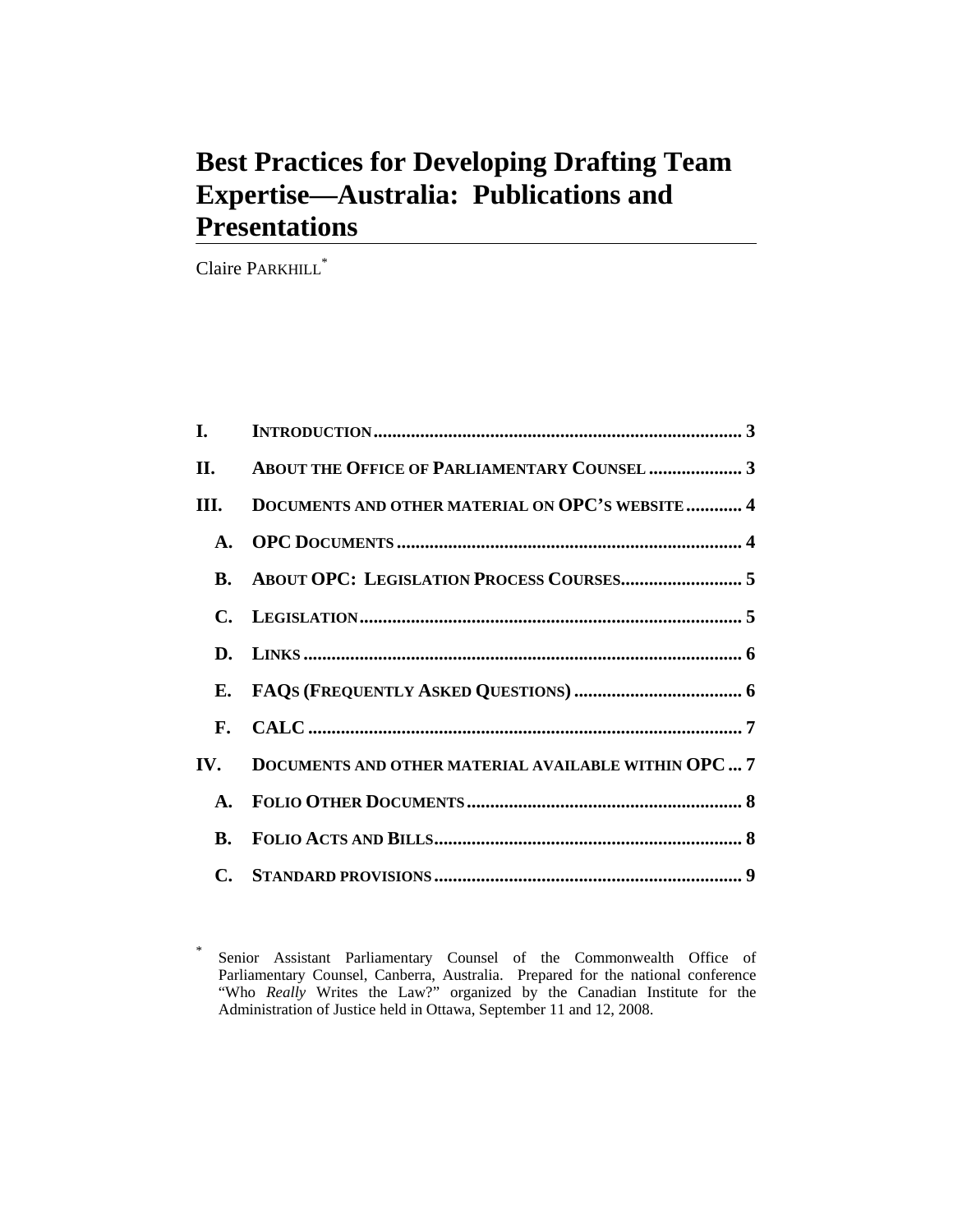|    | V.         TRAINING FOR DRAFTERS ………………………………………………………… 10 |
|----|------------------------------------------------------------|
|    |                                                            |
| B. |                                                            |
|    | <b>REQUIREMENTS FOR TRAINING SESSIONS  13</b>              |
|    |                                                            |
| E. | COURT DECISIONS AND OPINIONS OF THE AUSTRALIAN             |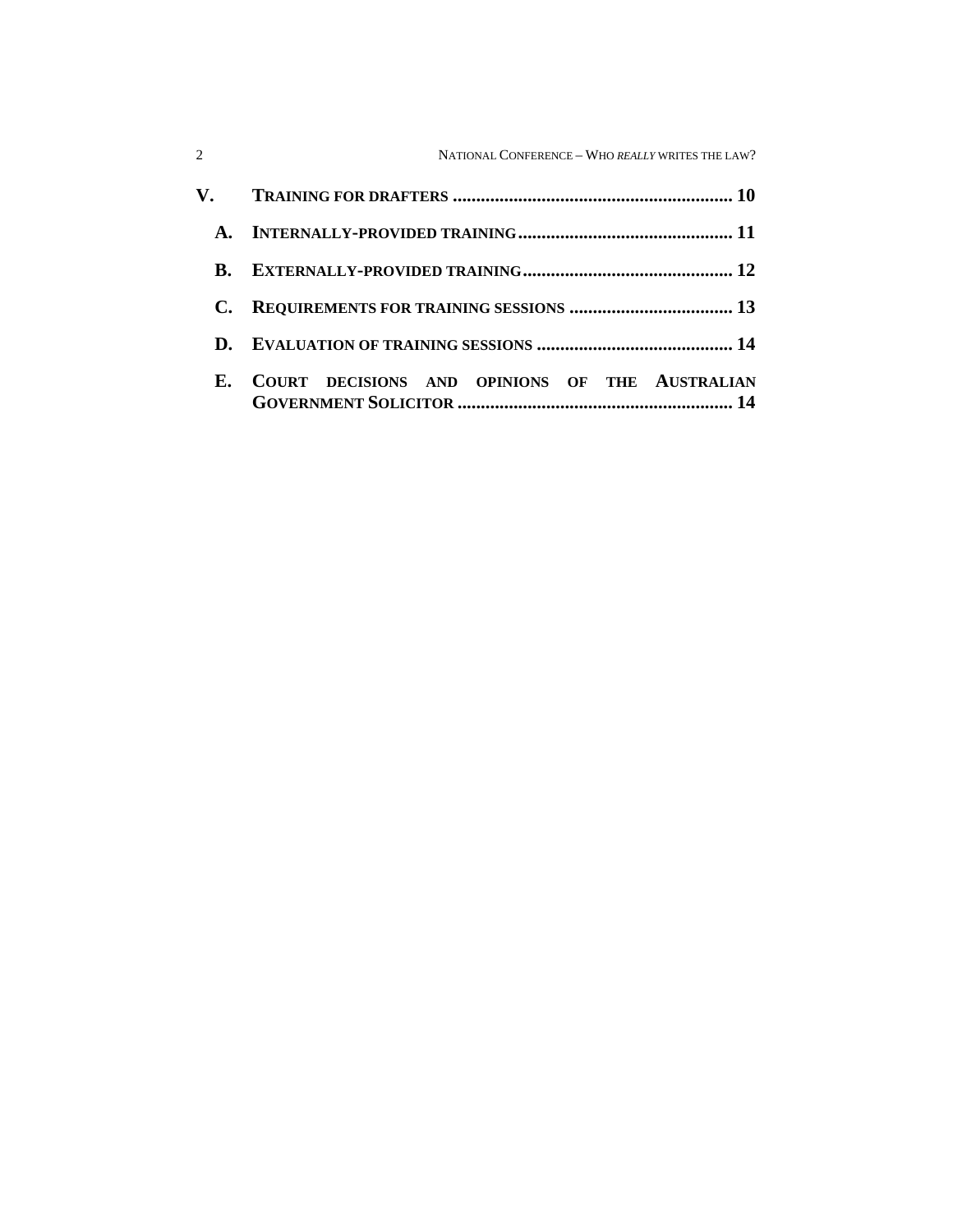#### **I. INTRODUCTION**

This paper gives a short summary of the documents and other resources and programs that OPC has developed to assist drafters and instructors and other people who work with OPC or with Commonwealth legislation.

The paper also describes OPC's training program for drafters.

### **II. ABOUT THE OFFICE OF PARLIAMENTARY COUNSEL**

This Part gives some background about the Office of Parliamentary Counsel.

The Office of Parliamentary Counsel (*OPC*) is a statutory office created under the *Parliamentary Counsel Act 1970* of the Commonwealth of Australia. The Office is within the Attorney-General's portfolio and is located in Canberra, Australia.

The Office consists of three statutory office-holders (First Parliamentary Counsel, currently Mr Peter Quiggin, two Second Parliamentary Counsel) and about 45 staff, of whom about 30 are drafters.

OPC's functions are to draft Bills and parliamentary amendments of Bills for the Commonwealth Government. The Office rarely drafts Bill or amendments for non-government parties or government backbenchers and it does not prepare the explanatory memorandum or second reading speech that accompanies a Bill.

OPC does not draft subordinate legislation. This is done by a Division of the Attorney-General's Department called the Office of Legislative Drafting and Publishing (*OLDP*) or by officers of administering agencies.

The drafters in OPC work in teams. These generally consist of a senior drafter and one or more assistant drafters. As well as ensuring that each Bill is considered by two drafters, OPC finds that this arrangement provides the best method for training new drafters.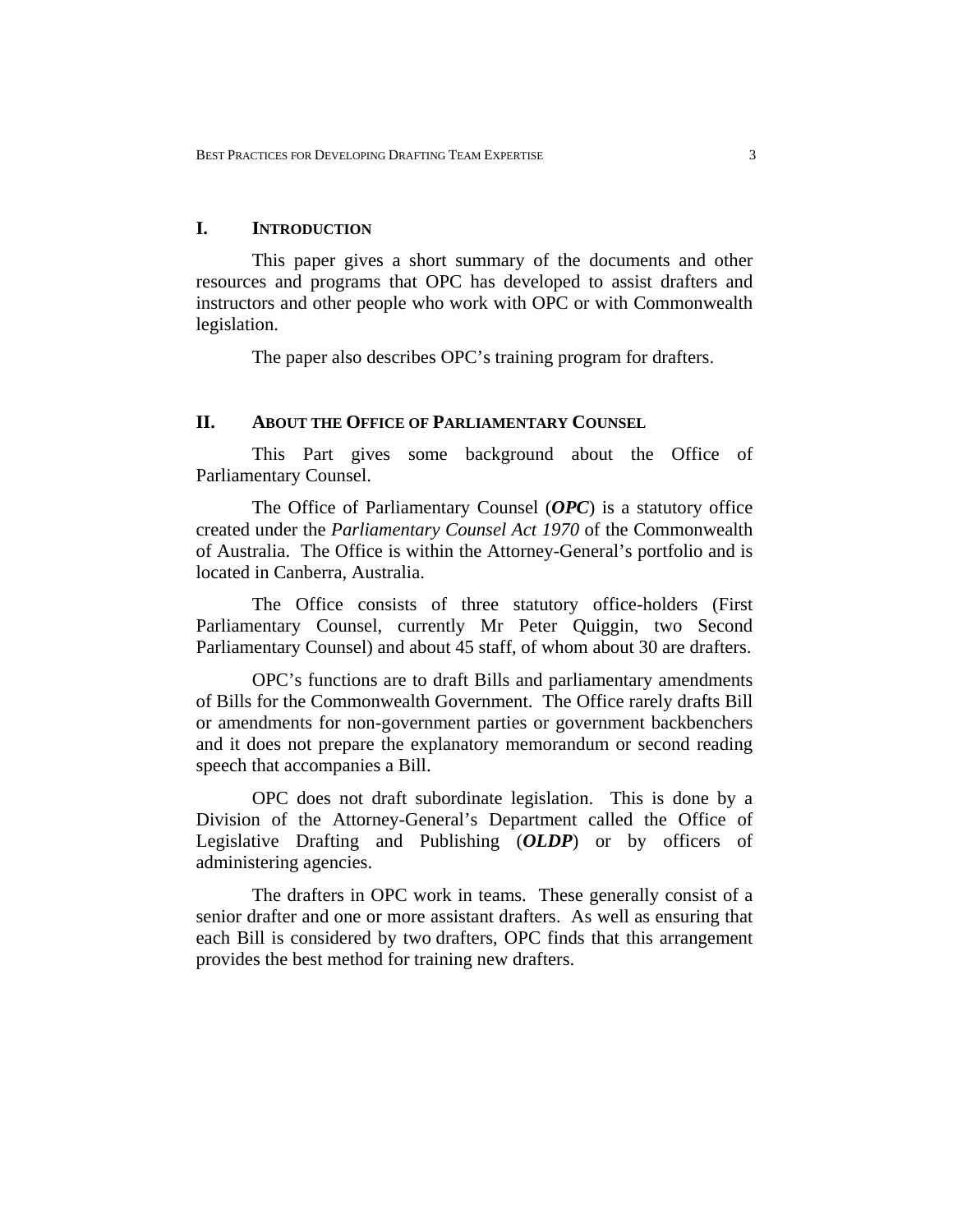#### **III. DOCUMENTS AND OTHER MATERIAL ON OPC'S WEBSITE**

This Part describes the documents and other resources on OPC's website and available internally.

OPC's website address is www.opc.gov.au.

The website provides information about OPC and includes links to other useful sites. Some of the main areas of interest to instructors and those outside OPC are as follows:

- OPC Documents:
- About OPC: Legislation Process Courses;
- Legislation;
- Links, including:
	- Parliament & Bills;
	- Research Services;
- FAQs (Frequently Asked Questions).

## **A. OPC DOCUMENTS**

This section contains a wide range of documents produced by and about OPC, including:

- Working with the Office of Parliamentary Counsel: A Guide for Clients;
- Giving Written Drafting Instructions. This document provides guidance about giving written instructions to OPC for drafting Bills and parliamentary amendments of Bills. It contains a checklist of matters to cover in drafting instructions and a discussion of particular points in the checklist;
- Drafting Directions Series. Drafting Directions are instructions that are issued by First Parliamentary Counsel. They cover a wide range of topics related to drafting. All drafters are required to comply with the directions. This ensures that a consistent approach is taken to amendments.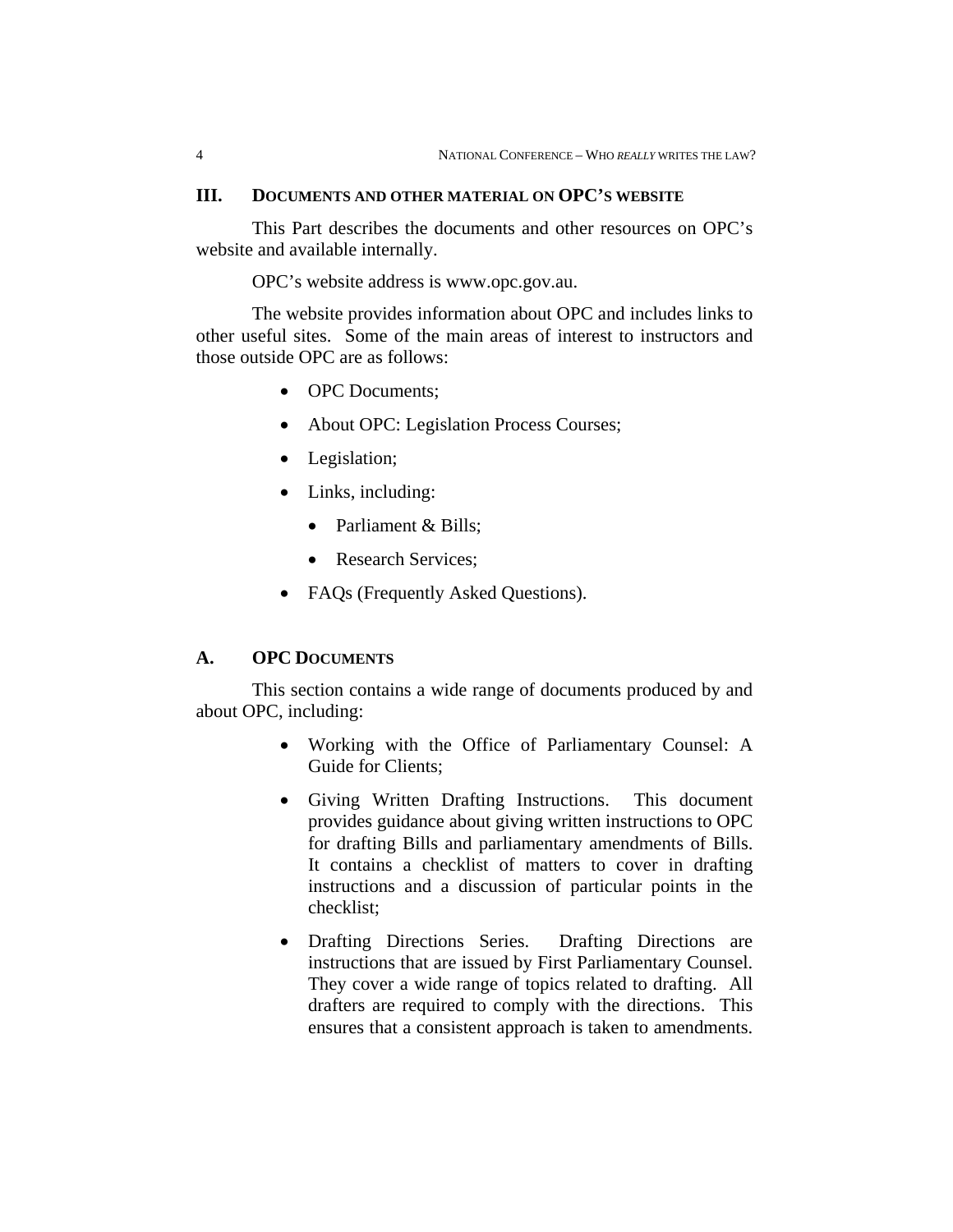The Drafting Directions are organised on a subject-matter basis and cover the following areas:

- Presentation and form of legislation;
- Usage (including plain English);
- Content (including constitutional issues);
- Procedural matters;
- Client Advisers. This is a list of senior drafters from whom client agencies can obtain quick off-the-cuff advice about drafting matters before drafting instructions are given.

These documents can all be downloaded in PDF or RTF format.

## **B. ABOUT OPC: LEGISLATION PROCESS COURSES**

OPC conducts a number of Legislation Process Courses each year. The one-day course is designed for staff of Commonwealth Government agencies who would like to gain a basic understanding, or refresh their knowledge, of the process involved in developing primary legislation for the Commonwealth. Each course is presented by a senior drafter and an assistant drafter. The course covers much the same topics as the *Legislation and Legislative Process in British Columbia* course referred to earlier in this session (except that it does not deal with subordinate legislation). A comprehensive course manual is provided to participants.

# **C. LEGISLATION**

This page contains a number of links, the most important being to the following:

- Commonwealth Acts;
- Commonwealth Bills:
- Explanatory memorandums (current Bills);
- Explanatory memorandums (other Bills);
- Commonwealth Legislative Instruments (containing the text of regulations and other subordinate legislation);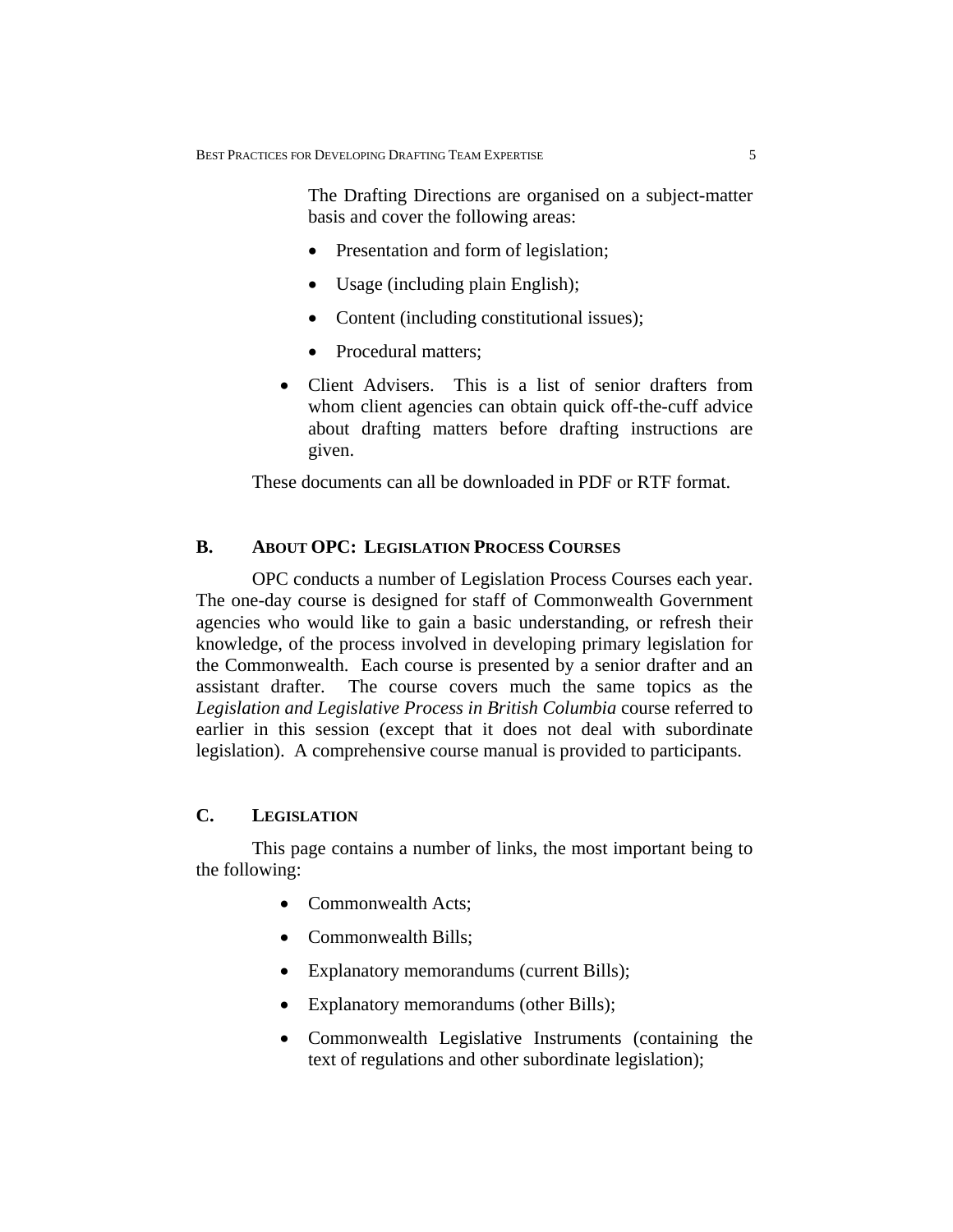Legislation of the Australian States and Territories and New Zealand and of other countries (including Canada).

#### **D. LINKS**

The Parliament & Bills page has a number of useful links for instructors, including to the following:

- Australian Parliament House website:
- House of Representatives and Senate Hansards;
- Senate Scrutiny of Bills Committee;
- Legislation Handbook;
- Draft Legislation Program for the House of Representatives and the Senate.

The Research Services link provides access to a wide variety of legal material, including the following:

- Case Law Commonwealth (includes decisions of the High Court and other federal courts and tribunals);
- Case Law State/Territory;
- Treaties;
- Legal Research Services (including materials of the commercial law publishers);
- Law Journals.

# **E. FAQS (FREQUENTLY ASKED QUESTIONS)**

This section includes answers to the following questions:

- What is the role of OPC?
- How can I get advice on drafting matters before I give drafting instructions to OPC?
- How do I give written drafting instructions to OPC?
- How do I find out about jobs at OPC?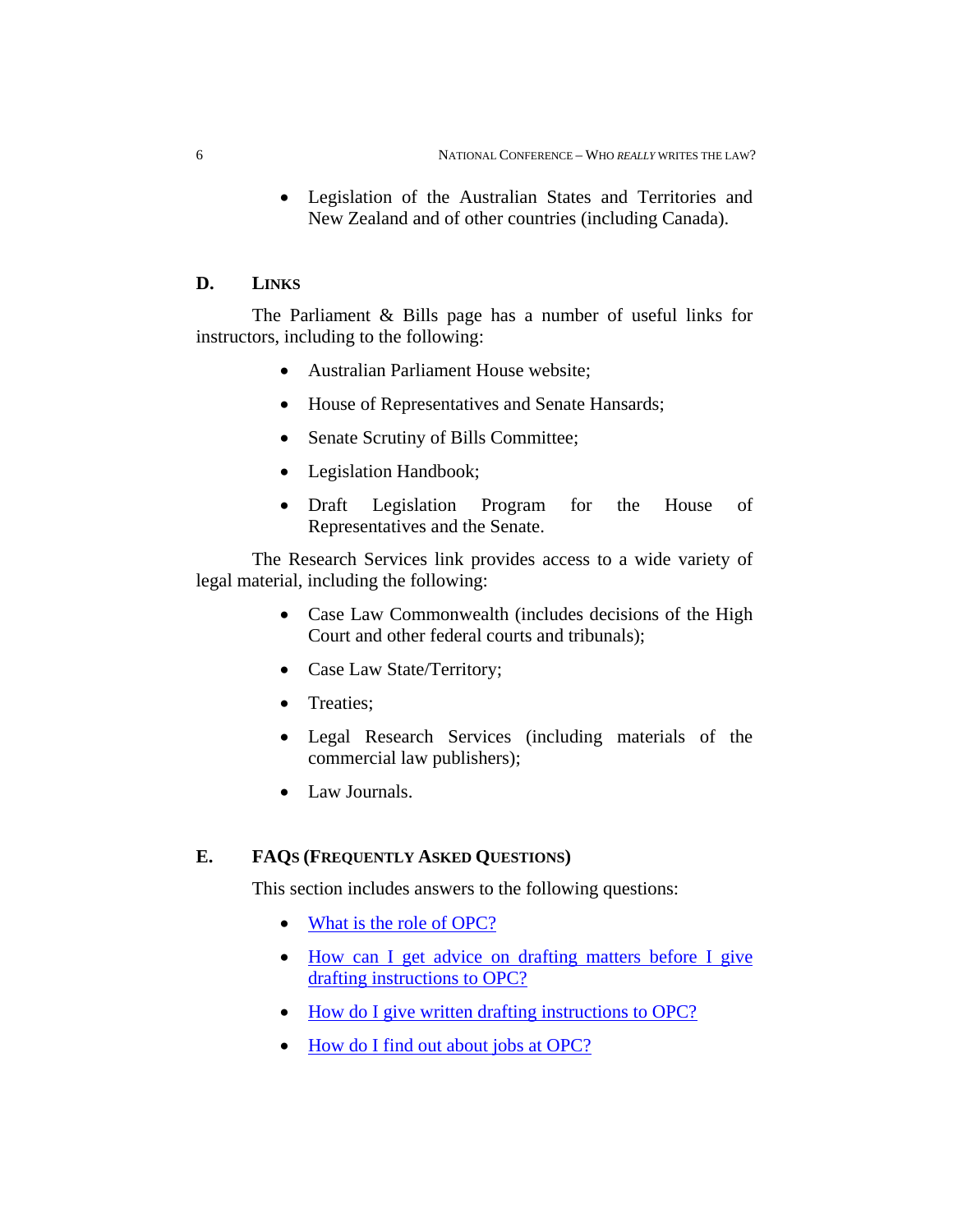BEST PRACTICES FOR DEVELOPING DRAFTING TEAM EXPERTISE 7

- Does OPC draft regulations or other statutory instruments?
- How do I find out if there are regulations made under an Act?
- Can OPC give information about how an Act operates?
- How do I find out which Minister or Department is responsible for an Act?
- How do I find out if a Bill is being drafted?
- How do I find out whether an Act has been amended?
- How do I find out what stage a Bill is at in Parliament?
- How do I find a copy of a Bill?
- How do I find a copy of an Act?
- How do I find an Explanatory Memorandum for a Bill or Act?
- How do I find out when an Act commenced?
- What is the process for a Bill to get Royal Assent?
- How long does it take an Act to receive the Royal Assent?
- How can I find out when an Act is going to receive the Royal Assent?
- How can I find out when the commencement of an Act is going to be proclaimed?

# **F. CALC**

The OPC website also has information about CALC (the Commonwealth Association of Legislative Counsel). CALC's website is hosted by OPC as a general service to legislative drafting. There is a link on this page to the CALC newsletter *The Loophole*.

# **IV. DOCUMENTS AND OTHER MATERIAL AVAILABLE WITHIN OPC**

This Part deals with some of the documents and other resources available within OPC to assist drafters in their work.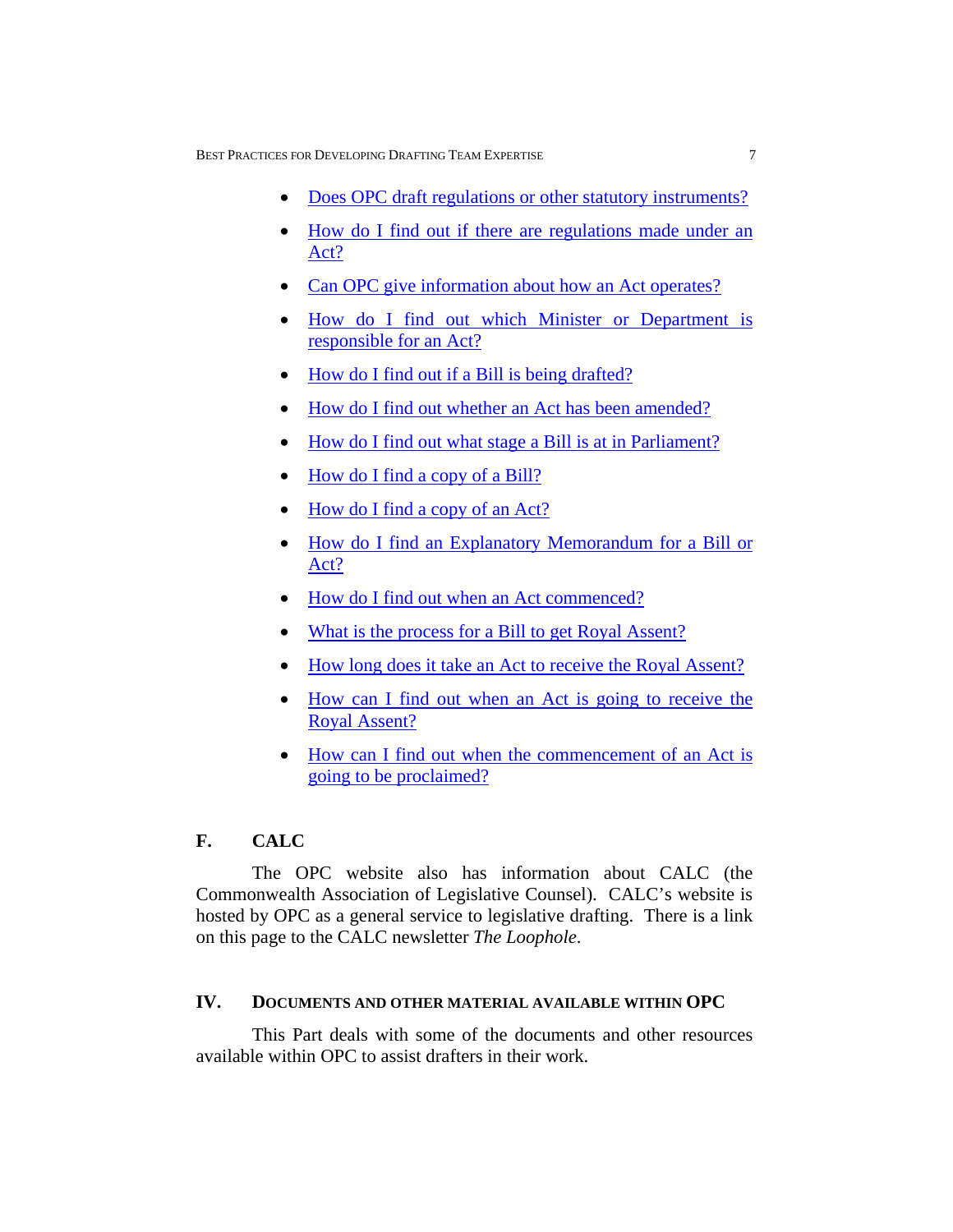Almost all OPC documents are available on OPC's intranet. They are contained in two folio databases called "Office Documents" and "Acts and Bills."

# **A. FOLIO OTHER DOCUMENTS**

Folio Office Documents includes material relating to drafting, Word Notes and IT circulars and documents relating to office management and procedures.

Included in the material relating to drafting are the following:

- Drafting Manual;
- Drafting Directions;
- Drafting Notes;
- Amending Forms Manual;
- Criminal Law Documents;
- Income Tax Drafting Manual;
- Legislative Instruments Documents;
- Administrative Arrangements Order and Ministry List;
- Senate Scrutiny of Bills Committee Digests and Reports;
- House of Representatives Practice and Standing Orders;
- Odgers' Australian Senate Practice and Standing Orders.

All these documents are able to be searched electronically and the search can cover a part only of a document or a number of documents.

# **B. FOLIO ACTS AND BILLS**

Folio Acts and Bills includes the following:

- consolidated versions of all Commonwealth Acts;
- Acts from the current session of Parliament;
- Bills and parliamentary amendments before Parliament;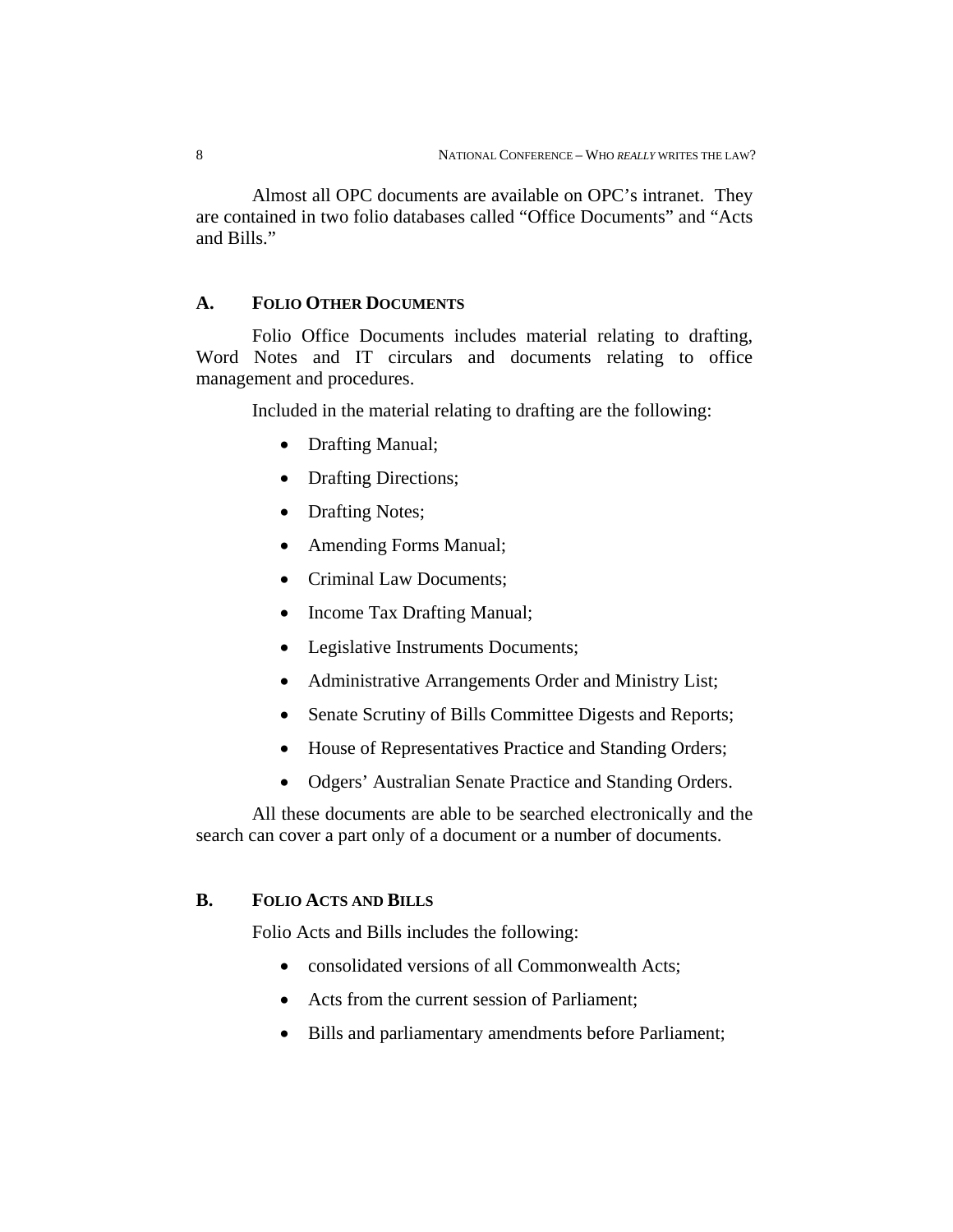- Draft Bills and draft parliamentary amendments;
- Bill plans/blueprints;
- Acts and Bills from previous sessions of Parliament (from 1998 to 2007);
- Regulations that amend Acts;
- Repealed Acts and expired (but not repealed) Acts;
- Consolidated amending Acts;
- Database currency table.

Most drafters would have this database open on their second screen. Like the Folio Office Documents, it is possible to search across the whole of this database or within a single Act or other document or even within a single Part of an Act or other document.

# **C. STANDARD PROVISIONS**

A very useful resource that saves time and assists in achieving consistency in Bills is the standard provisions macro. Some of the provisions that can be inserted using this macro are as follows:

- commencement provisions;
- introductory provisions (relating to, for example, binding the Commonwealth, binding States and Territories, Crown not liable to prosecution, extension to external Territories);
- provisions dealing with criminal law matters (for example, standard offence provision, strict liability and absolute liability provisions, evidential and legal burden of proof provisions);
- provisions to create a statutory body or statutory office;
- commonly used definitions (for example, Australia, exclusive economic zone, penalty unit);
- provisions dealing with constitutional matters (for example, acquisition of property on just terms, concurrent operation of State and Territory laws);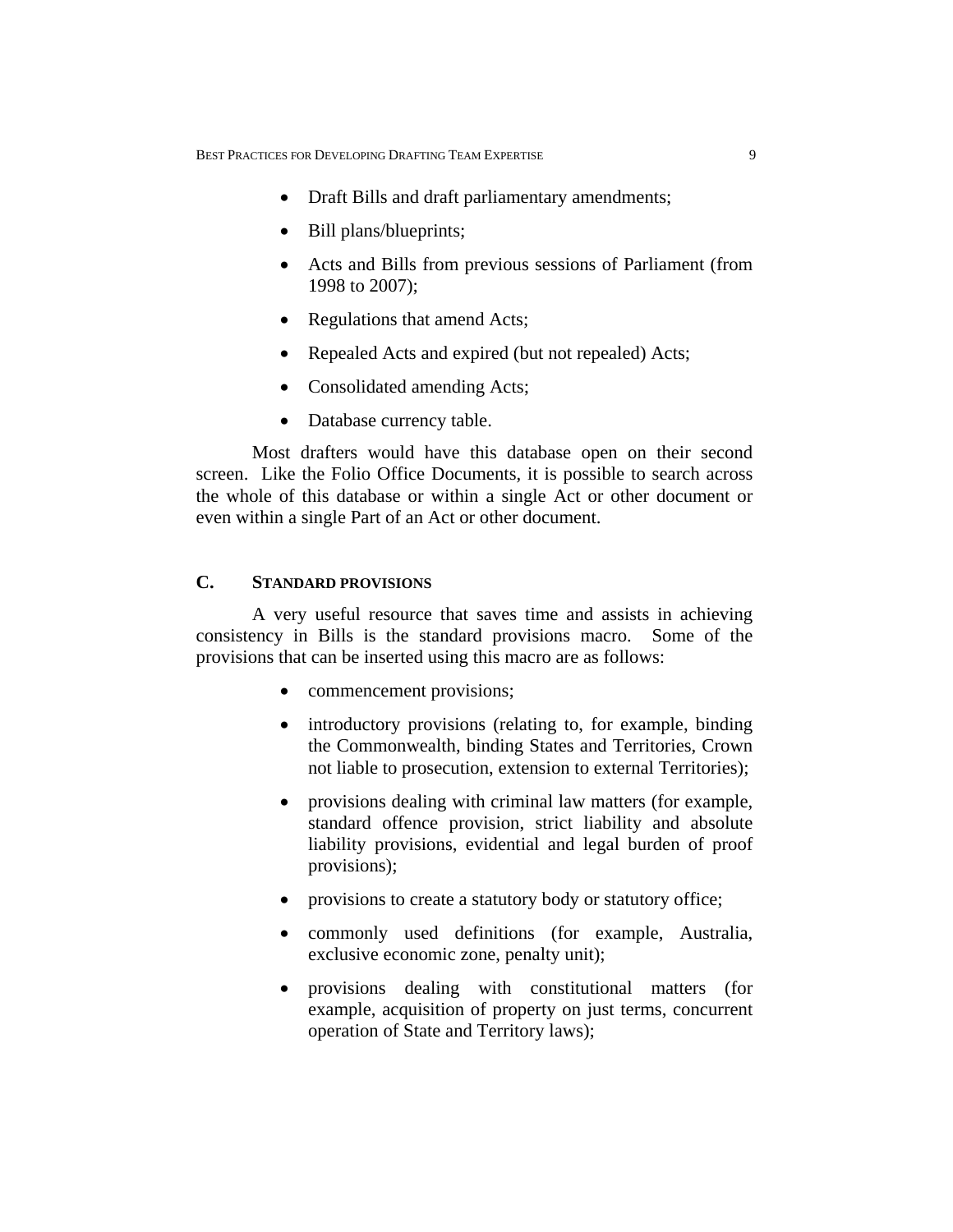- standard regulation-making power;
- financial provisions (relating to, for example, fees, standing appropriations, special accounts);
- provisions relating to legislative instruments.

# **V. TRAINING FOR DRAFTERS**

This Part describes some of the processes OPC has in place for the training and development of drafters.

As part of OPC's performance management program for drafters, each drafter has an Individual Development Plan. The objectives of the Plan are to develop a drafter's:

- drafting skills and knowledge; and
- general legal skills and knowledge; and
- other skills, knowledge and characteristics relevant to drafting work (for example, time and stress management skills).

The main training for assistant drafters occurs as part of the process of drafting Bills and parliamentary amendments. As mentioned earlier, an assistant drafter generally works in a team with a senior drafter. The work done by the assistant drafter in the team depends on the drafter's ability and experience. $<sup>1</sup>$ </sup>

Training is also provided by way of formal and informal training sessions given within OPC and by outside providers.

Drafters are required to complete at least 15 hours of continuing legal education in a financial year. This can be done by attending internally-provided training sessions and seminars and training sessions

<sup>1</sup> Since the focus of this paper is on publications and presentations, I haven't included any detailed information about how the team arrangement works in terms of training and development for assistant drafters.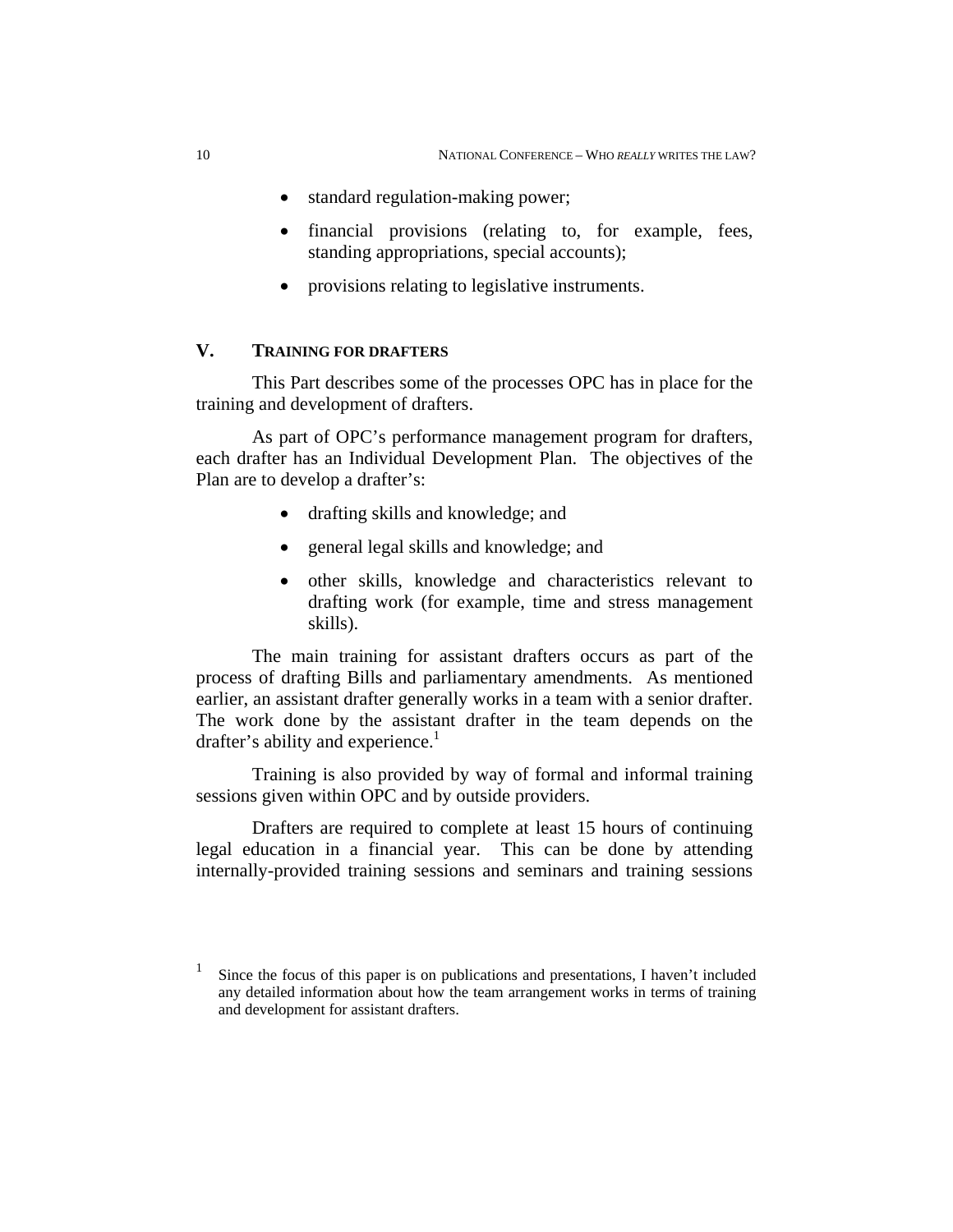given by outside providers (for example, other Government Departments, academics from universities and the Australian Government Solicitor).

Drafters are also encouraged to keep up-to-date with recent court decisions and opinions given by the Australian Government Solicitor on matters related to drafting.

#### **A. INTERNALLY-PROVIDED TRAINING**

Last year OPC put into place a three-year program of training sessions. The current program started this year and will go until 2010. Between eight and nine internally-provided training sessions are planned for each year. Four of these are to be presented by senior drafters and four to five are to be presented by external presenters.

The sessions are normally presented outside Parliamentary sittings.

The topics to be covered in the current three-year program by sessions to be presented by senior drafters are as follows:

- finance provisions;
- Commonwealth-State schemes;
- taxation;
- legislative instruments;
- subordinate legislation-making powers;
- application and transitional provisions;
- statutory corporations;
- plain language;
- calculating amounts/formulae/time issues;
- legal personality;
- project management;
- interaction between Commonwealth and State laws;
- benefit schemes:
- licensing schemes.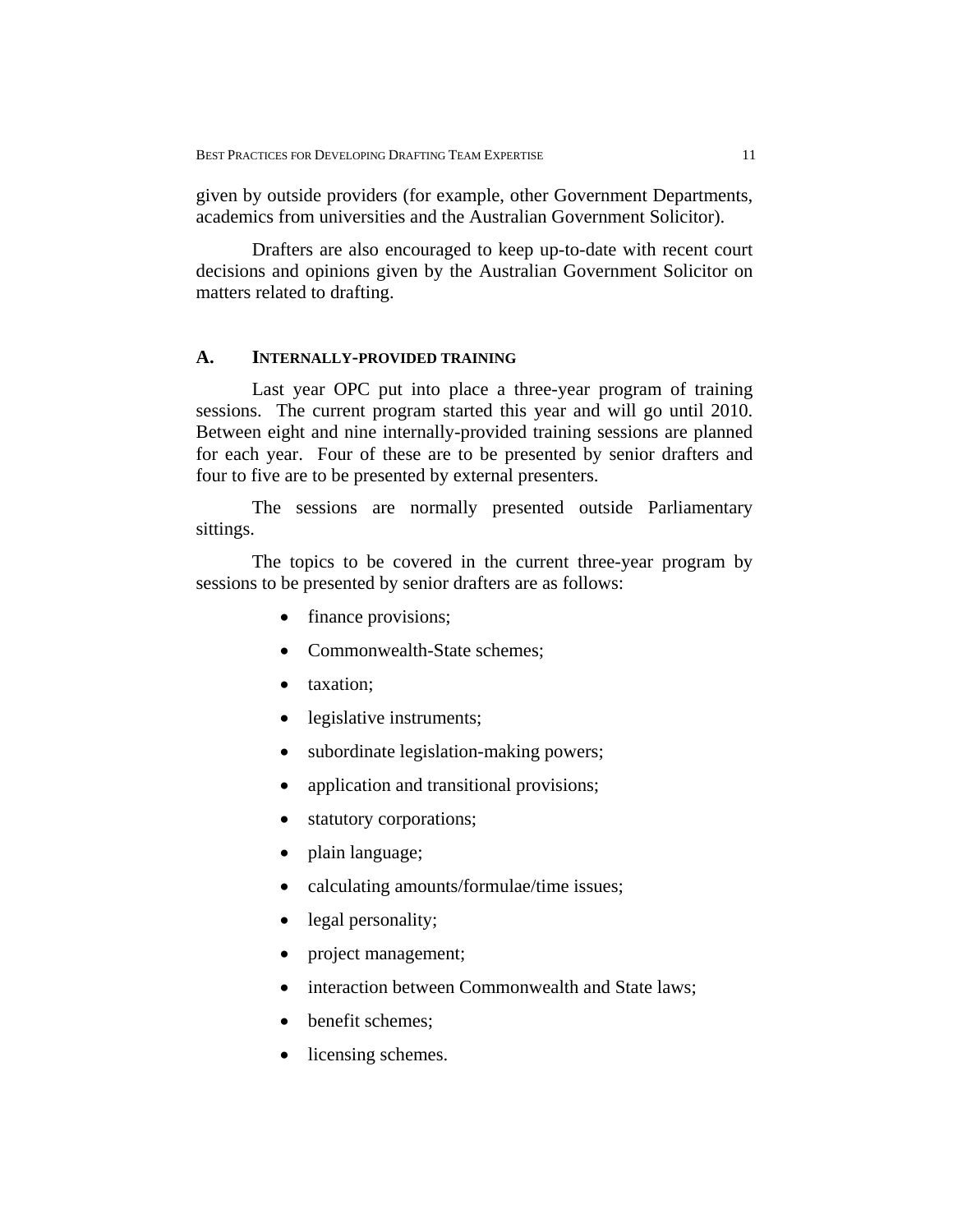These topics are to be presented once in the three-year period.

Some of these sessions may be presented by way of panel discussions (for example a session on plain language). Some sessions are particularly targeted at assistant drafters. Senior drafters are always welcome to attend these sessions though, and it is considered useful for the purposes of discussion and sharing of experience if some senior drafters do attend these sessions.

Drafters from the Office of Legislative Drafting and Publishing in the Attorney-General's Department (responsible for drafting Commonwealth subordinate legislation) and the Parliamentary Counsel's Office of the Australian Capital Territory are generally invited to attend these sessions.

Senior drafters are also encouraged to present training sessions on an ad hoc basis in addition to the sessions provided in the three-year program. This might happen during quiet periods (for example, during the caretaker period after an election has been called). Topics that were dealt with on this basis most recently included the following:

- managing large projects;
- productivity;
- mathematical concepts in drafting;
- simplified outlines;
- applying and disapplying Acts of general application;
- analysing instructions;
- problem-solving;
- definitions;
- attention to detail.

#### **B. EXTERNALLY-PROVIDED TRAINING**

The three-year program provides for sessions on the following topics to be given each year:

- constitutional law;
- criminal law.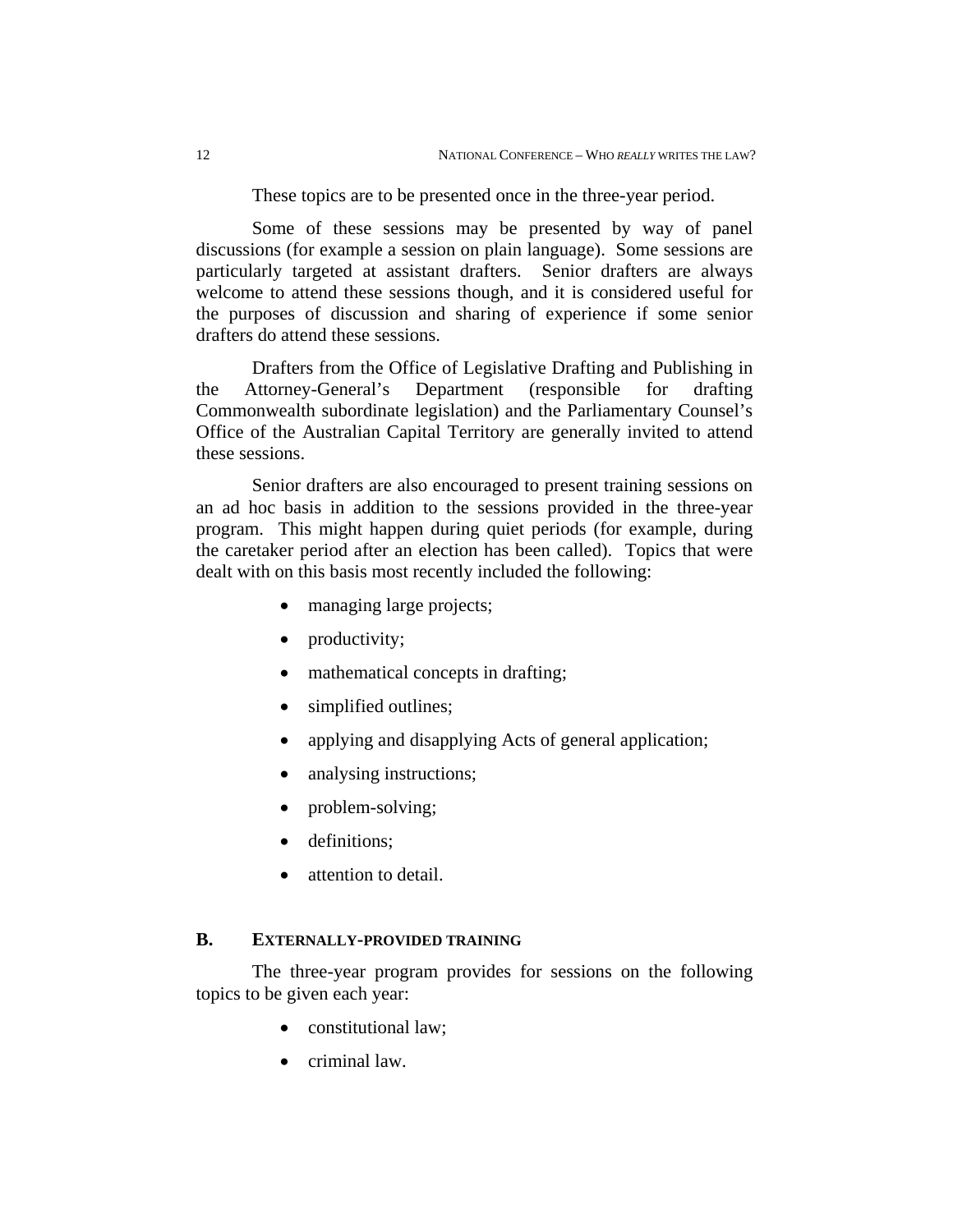The session on constitutional law is presented by a leading academic, and the session on criminal law is presented by the Criminal Law Division of the Attorney-General's Department with input from the Commonwealth Office of the Director of Public Prosecutions on some occasions.

Sessions on the following topics are to be presented once during the three-year period:

- court and court jurisdiction (presented by the Attorney-General's Department);
- secrecy, privacy and freedom of information (presented by the Attorney-General's Department);
- party room clearance and scheduling debate (presented by the Legislation Section of the Department of the Prime Minister and Cabinet);
- role of the areas responsible for tax legislation in the Department of the Treasury (presented by the Department of the Treasury);
- statutory interpretation in providing advice (presented by the Australian Government Solicitor);
- maritime boundaries (presented by the Office of International Law in the Attorney-General's Department and Geoscience Australia).

# **C. REQUIREMENTS FOR TRAINING SESSIONS**

Training sessions are usually between one and two hours. Providers are encouraged to make their sessions as interactive as possible and to include examples, exercises and group discussion.

Presenters are expected to provide notes for each session. This is particularly useful for drafters who cannot attend the session and also for future reference. Internal providers may provide their notes in the form of dot points; they are not required to prepare a formal paper. External providers are engaged on the basis that they will provide a paper or written notes for their session. If appropriate, these notes are kept on the Drafting Notes Database on OPC's intranet.